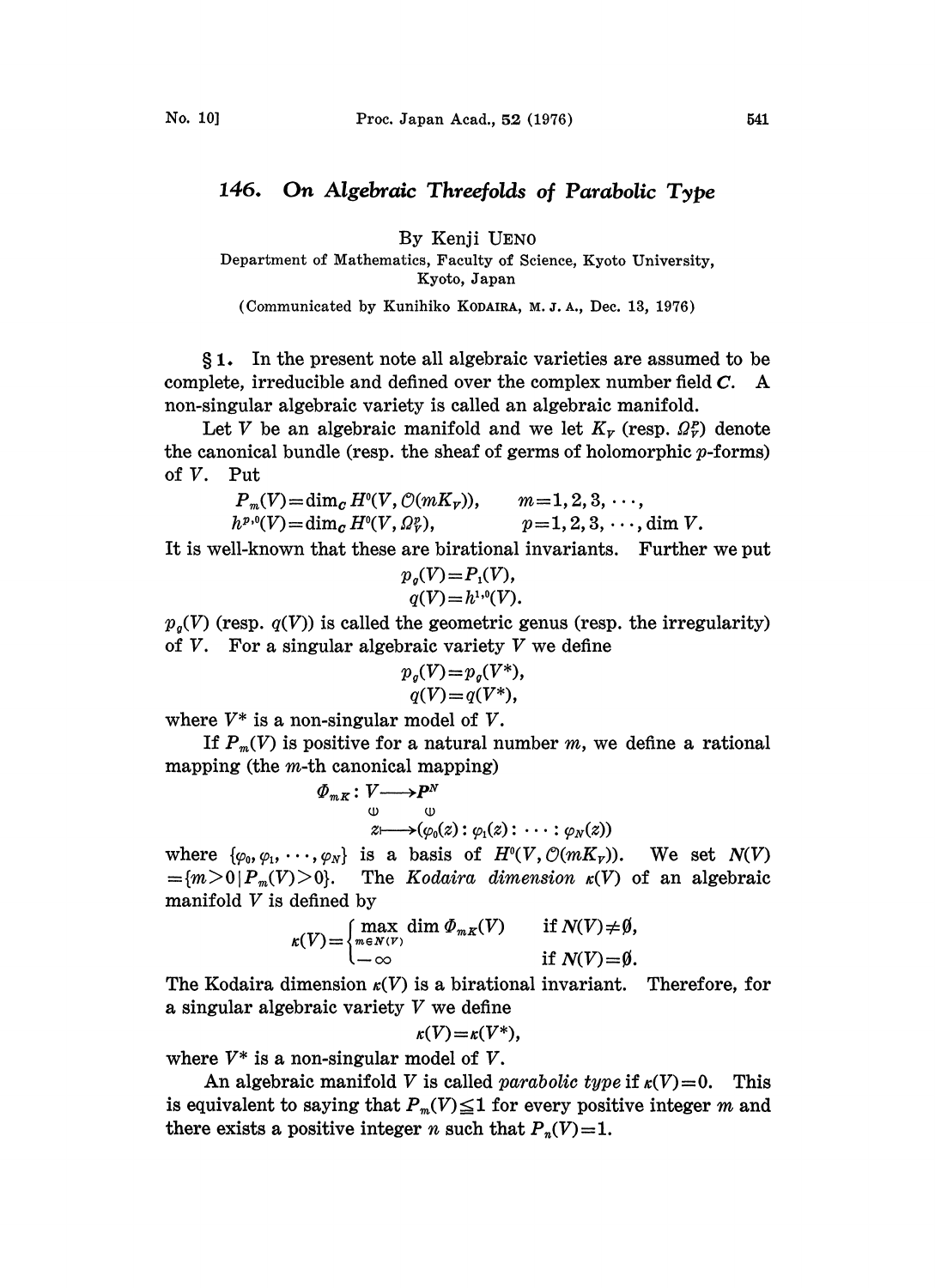In the present note we shall give an outline of a proof of the following theorem. The details will be published elsewhere.

Theorem. Let V be a three-dimensional algebraic manifold V of parabolic type. That is,  $P_m(V) \leq 1$  for every positive integer m and  $P_n(V)=1$  for some n. Then we have the following.

1) The Albanese mapping  $\alpha: V \rightarrow A(V)$  is surjective, where  $A(V)$ <br>e Albanese variety of V – Hence a fortiori  $a(V) \leq 3$  – Moreover is the Albanese variety of V. Hence, a fortiori,  $q(V) \leq 3$ . Moreover, if  $p_q(V)=1$ , then  $q(V)\neq 2$ .

2)  $q(V)=3$  if and only if V is birationally equivalent to an abelian variety of dimension three.

3) If  $q(V)=1$ , a general fibre of the Albanese mapping  $\alpha$  is an abelian surface or a K3 surface. In the former case, there exists a finite unramified covering  $\tilde{V}$  of V which is birationally equivalent to the product of an abelian surface and an elliptic curve.

This is an affirmative answer to Problems 2, 10 and 11 concerning algebraic manifolds of parabolic type raised by Iitake [1] under the assumption that the dimension is three. (See also Conjectures  $Q_3$ ,  $A_3$ ,  $B_3$  in Ueno [2] p. 129-131.)

The following corollary is an immediate consequence of the theorem.

Corollary. An algebraic threefold V is birationally equivalent to an abelian variety of dimension three, if and only if

> $P_m(V) \leq 1$ ,  $m = 1, 2, 3, \cdots, P_n(V) = 1$  for some  $n > 0$  $q(V) = 3.$

2. To prove the theorem we need several lemmas.

**Lemma 1.** Let  $\varphi: V \rightarrow C$  be a surjective morphism of an n-dimen-<br>al algebraic manifold V to a non-singular curve C of genus  $g \geqslant 2$ sional algebraic manifold V to a non-singular curve C of genus  $g \geqslant 2$ with connected fibres. Suppose  $\chi(V) > 0$ . Then we have

$$
\kappa(V)\geq 1.
$$

Moreover if  $V$  is of dimension three, we have  $\kappa(V) \geq \kappa(V_n) + 1$ 

where  $V_x$  is a general fibre of  $\varphi$ .

Lemma 2. Let  $\varphi: V \rightarrow A$  be a surjective morphism of a three-<br>ensional algebraic manifold V onto a two-dimensional abelian dimensional algebraic manifold V onto a two.dimensional abelian variety A. Suppose that a general fibre of  $\varphi$  is a non-singular elliptic curve. Then  $\kappa(V) \geq 0$ . Moreover,  $\kappa(V) = 0$ , if and only if  $\varphi \colon V \to A$  is birationally equivalent to a fibre bundle over A in the sense of etale curve. Then  $\kappa(V) \geq 0$ . Moreover,  $\kappa(V) = 0$ , if and only if  $\varphi: V \rightarrow A$  is topology whose fibre is an elliptic curve.

Lemma 3. Let  $\varphi: V \rightarrow E$  be a surjective morphism of a three-<br>ensional algebraic manifold V onto a non-singular elliptic curve E. dimensional algebraic manifold V onto <sup>a</sup> non-singular elliptic curve E. Suppose that a general fibre of  $\varphi$  is an abelian variety of dimension two. Then  $\kappa(V) \geq 0$ . Moreover,  $\kappa(V) = 0$ , if and only if  $\varphi: V \rightarrow E$  is